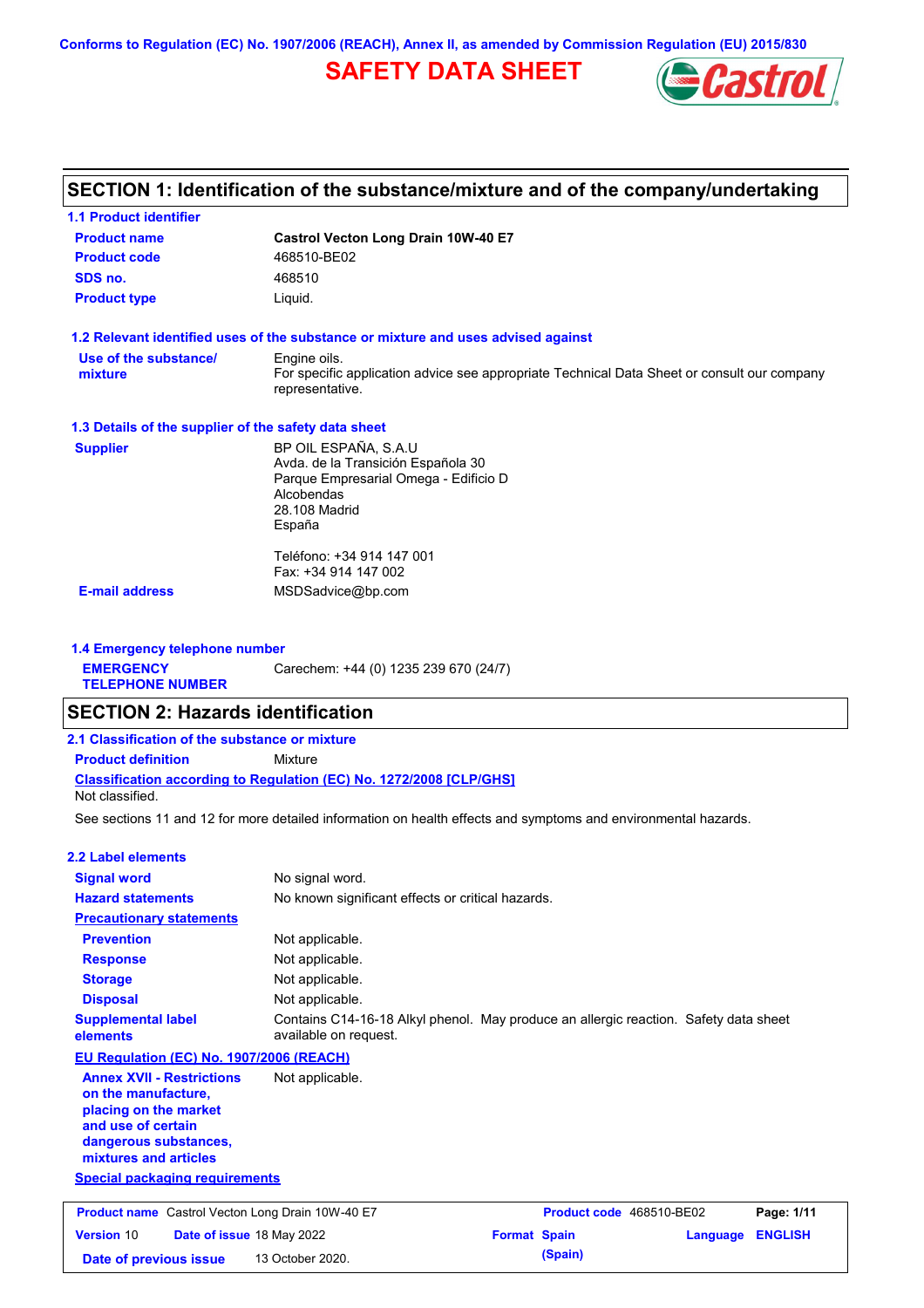### **SECTION 2: Hazards identification**

| <b>Containers to be fitted</b><br>with child-resistant<br>fastenings                                                     | Not applicable.                                                                                                                                                                                                                                                                                                                                                        |  |  |  |  |
|--------------------------------------------------------------------------------------------------------------------------|------------------------------------------------------------------------------------------------------------------------------------------------------------------------------------------------------------------------------------------------------------------------------------------------------------------------------------------------------------------------|--|--|--|--|
| <b>Tactile warning of danger</b>                                                                                         | Not applicable.                                                                                                                                                                                                                                                                                                                                                        |  |  |  |  |
| 2.3 Other hazards                                                                                                        |                                                                                                                                                                                                                                                                                                                                                                        |  |  |  |  |
| <b>Results of PBT and vPvB</b><br>assessment                                                                             | Product does not meet the criteria for PBT or vPvB according to Regulation (EC) No. 1907/2006,<br>Annex XIII.                                                                                                                                                                                                                                                          |  |  |  |  |
| <b>Product meets the criteria</b><br>for PBT or vPvB according<br>to Regulation (EC) No.<br><b>1907/2006, Annex XIII</b> | This mixture does not contain any substances that are assessed to be a PBT or a vPvB.                                                                                                                                                                                                                                                                                  |  |  |  |  |
| Other hazards which do<br>not result in classification                                                                   | Defatting to the skin.<br>USED ENGINE OILS<br>Used engine oil may contain hazardous components which have the potential to cause skin<br>cancer.<br>See Toxicological Information, section 11 of this Safety Data Sheet.<br>Experimental data on one or more of the components has been used to determine all or part of<br>the hazard classification of this product. |  |  |  |  |

#### Highly refined base oil (IP 346 DMSO extract < 3%). Proprietary performance additives. Distillates (petroleum), hydrotreated heavy paraffinic REACH #: 01-2119484627-25 EC: 265-157-1 CAS: 64742-54-7 Index: 649-467-00-8 Not classified. [2] Base oil - unspecified Varies - See Key to abbreviations  $≥10 - ≤25$  Not classified.  $[2]$ Distillates (petroleum), hydrotreated heavy paraffinic REACH #: 01-2119484627-25 EC: 265-157-1 CAS: 64742-54-7 Index: 649-467-00-8 Asp. Tox. 1, H304 [1] [2] zinc bis[O-(6-methylheptyl)] bis[O-(sec-REACH #: 01-2119543726-33 butyl)] bis(dithiophosphate) EC: 298-577-9 CAS: 93819-94-4 <2.5 Skin Irrit. 2, H315 Eye Dam. 1, H318 Aquatic Chronic 2, H411 [1] C14-16-18 Alkyl phenol REACH #: 01-2119498288-19 ≤3 Skin Sens. 1B, H317 STOT RE 2, H373 [1] **Product/ingredient name % Regulation (EC) No. Identifiers Type 1272/2008 [CLP] Mixture Product definition**

**See Section 16 for the full text of the H statements declared above.**

### **Type**

**3.2 Mixtures**

[1] Substance classified with a health or environmental hazard

[2] Substance with a workplace exposure limit

[3] Substance meets the criteria for PBT according to Regulation (EC) No. 1907/2006, Annex XIII

[4] Substance meets the criteria for vPvB according to Regulation (EC) No. 1907/2006, Annex XIII

[5] Substance of equivalent concern

[6] Additional disclosure due to company policy

Occupational exposure limits, if available, are listed in Section 8.

### **SECTION 4: First aid measures**

### **4.1 Description of first aid measures**

| Eye contact                                             | In case of contact, immediately flush eyes with plenty of water for at least 15 minutes. Eyelids<br>should be held away from the eyeball to ensure thorough rinsing. Check for and remove any<br>contact lenses. Get medical attention. |                          |          |                |
|---------------------------------------------------------|-----------------------------------------------------------------------------------------------------------------------------------------------------------------------------------------------------------------------------------------|--------------------------|----------|----------------|
| <b>Skin contact</b>                                     | Wash skin thoroughly with soap and water or use recognised skin cleanser. Remove<br>contaminated clothing and shoes. Wash clothing before reuse. Clean shoes thoroughly before<br>reuse. Get medical attention if irritation develops.  |                          |          |                |
| <b>Inhalation</b>                                       | If inhaled, remove to fresh air. Get medical attention if symptoms occur.                                                                                                                                                               |                          |          |                |
| <b>Product name</b> Castrol Vecton Long Drain 10W-40 E7 |                                                                                                                                                                                                                                         | Product code 468510-BE02 |          | Page: 2/11     |
| Date of issue 18 May 2022<br><b>Version 10</b>          |                                                                                                                                                                                                                                         | <b>Format Spain</b>      | Language | <b>ENGLISH</b> |
| Date of previous issue                                  | 13 October 2020.                                                                                                                                                                                                                        | (Spain)                  |          |                |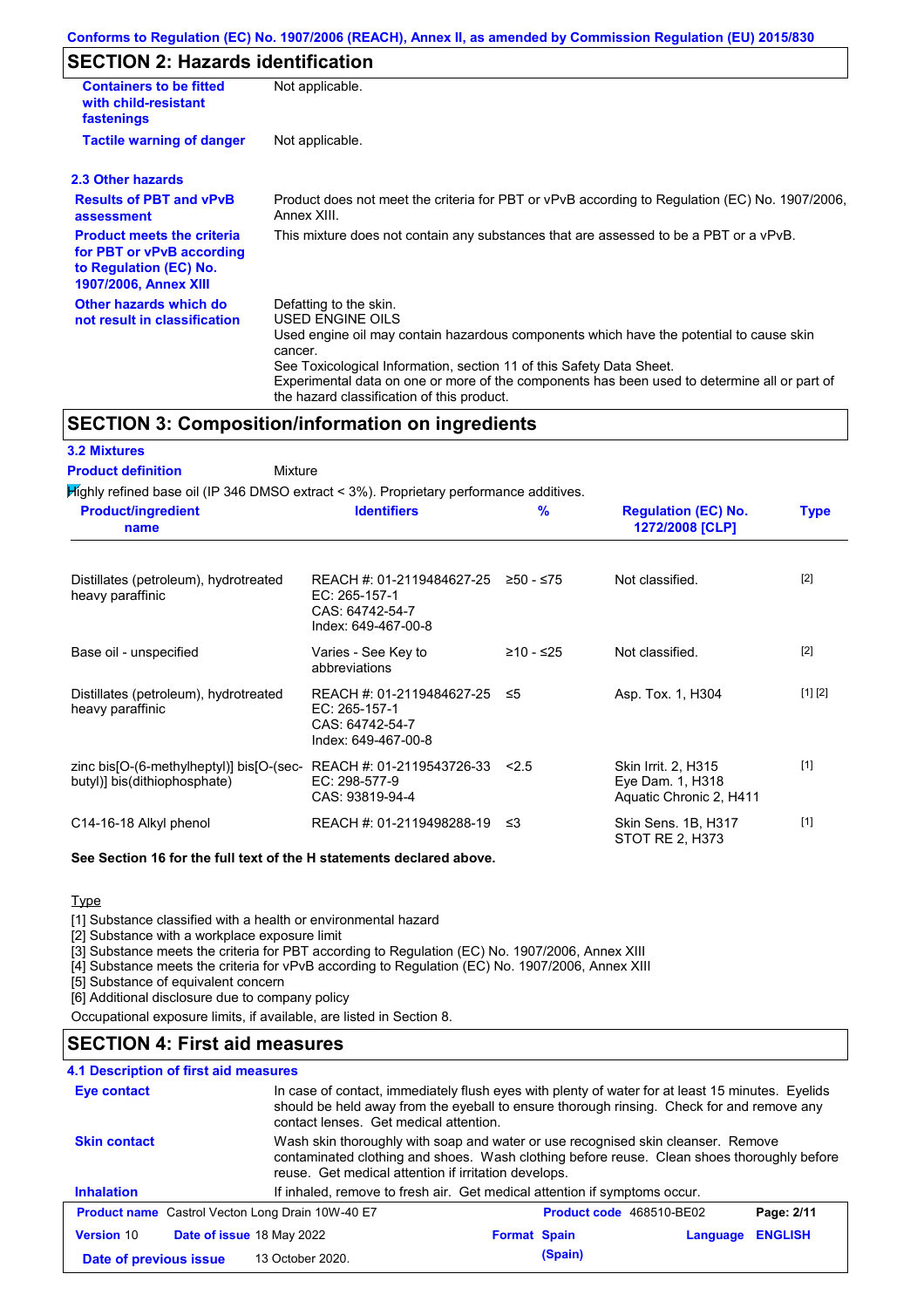### **Conforms to Regulation (EC) No. 1907/2006 (REACH), Annex II, as amended by Commission Regulation (EU) 2015/830**

# **SECTION 4: First aid measures**

| <b>Ingestion</b>                      | Do not induce vomiting unless directed to do so by medical personnel. Get medical attention if<br>symptoms occur.                                                           |
|---------------------------------------|-----------------------------------------------------------------------------------------------------------------------------------------------------------------------------|
| <b>Protection of first-aiders</b>     | No action shall be taken involving any personal risk or without suitable training. It may be<br>dangerous to the person providing aid to give mouth-to-mouth resuscitation. |
|                                       | 4.2 Most important symptoms and effects, both acute and delayed                                                                                                             |
|                                       | See Section 11 for more detailed information on health effects and symptoms.                                                                                                |
| <b>Potential acute health effects</b> |                                                                                                                                                                             |
| <b>Inhalation</b>                     | Vapour inhalation under ambient conditions is not normally a problem due to low vapour<br>pressure.                                                                         |
| Ingestion                             | No known significant effects or critical hazards.                                                                                                                           |
| <b>Skin contact</b>                   | Defatting to the skin. May cause skin dryness and irritation. Not considered a skin sensitizer.<br>Based on data available for this or related materials.                   |
| Eye contact                           | Not classified as an eye irritant. Based on data available for this or related materials.                                                                                   |
|                                       | Delayed and immediate effects as well as chronic effects from short and long-term exposure                                                                                  |
| <b>Inhalation</b>                     | Overexposure to the inhalation of airborne droplets or aerosols may cause irritation of the<br>respiratory tract.                                                           |
| Ingestion                             | Ingestion of large quantities may cause nausea and diarrhoea.                                                                                                               |
| <b>Skin contact</b>                   | Prolonged or repeated contact can defat the skin and lead to irritation and/or dermatitis.                                                                                  |
|                                       |                                                                                                                                                                             |

#### **4.3 Indication of any immediate medical attention and special treatment needed**

| <b>Notes to physician</b> |                                                                                   |  |
|---------------------------|-----------------------------------------------------------------------------------|--|
|                           | Treatment should in general be symptomatic and directed to relieving any effects. |  |

| <b>SECTION 5: Firefighting measures</b>                   |                                                                                                                                                                                                                                                                                                                                                                   |  |  |  |
|-----------------------------------------------------------|-------------------------------------------------------------------------------------------------------------------------------------------------------------------------------------------------------------------------------------------------------------------------------------------------------------------------------------------------------------------|--|--|--|
| 5.1 Extinguishing media                                   |                                                                                                                                                                                                                                                                                                                                                                   |  |  |  |
| <b>Suitable extinguishing</b><br>media                    | In case of fire, use foam, dry chemical or carbon dioxide extinguisher or spray.                                                                                                                                                                                                                                                                                  |  |  |  |
| <b>Unsuitable extinguishing</b><br>media                  | Do not use water jet. The use of a water jet may cause the fire to spread by splashing the<br>burning product.                                                                                                                                                                                                                                                    |  |  |  |
| 5.2 Special hazards arising from the substance or mixture |                                                                                                                                                                                                                                                                                                                                                                   |  |  |  |
| <b>Hazards from the</b><br>substance or mixture           | In a fire or if heated, a pressure increase will occur and the container may burst.                                                                                                                                                                                                                                                                               |  |  |  |
| <b>Hazardous combustion</b><br>products                   | Combustion products may include the following:<br>carbon oxides (CO, CO <sub>2</sub> ) (carbon monoxide, carbon dioxide)                                                                                                                                                                                                                                          |  |  |  |
| 5.3 Advice for firefighters                               |                                                                                                                                                                                                                                                                                                                                                                   |  |  |  |
| <b>Special precautions for</b><br>fire-fighters           | No action shall be taken involving any personal risk or without suitable training. Promptly<br>isolate the scene by removing all persons from the vicinity of the incident if there is a fire.                                                                                                                                                                    |  |  |  |
| <b>Special protective</b><br>equipment for fire-fighters  | Fire-fighters should wear appropriate protective equipment and self-contained breathing<br>apparatus (SCBA) with a full face-piece operated in positive pressure mode. Clothing for fire-<br>fighters (including helmets, protective boots and gloves) conforming to European standard EN<br>469 will provide a basic level of protection for chemical incidents. |  |  |  |

# **SECTION 6: Accidental release measures**

|                                         | 6.1 Personal precautions, protective equipment and emergency procedures                                                                                                                                                                                                                                                                                                              |
|-----------------------------------------|--------------------------------------------------------------------------------------------------------------------------------------------------------------------------------------------------------------------------------------------------------------------------------------------------------------------------------------------------------------------------------------|
| For non-emergency<br>personnel          | No action shall be taken involving any personal risk or without suitable training. Evacuate<br>surrounding areas. Keep unnecessary and unprotected personnel from entering. Do not touch<br>or walk through spilt material. Floors may be slippery; use care to avoid falling. Put on<br>appropriate personal protective equipment.                                                  |
| For emergency responders                | Entry into a confined space or poorly ventilated area contaminated with vapour, mist or fume is<br>extremely hazardous without the correct respiratory protective equipment and a safe system of<br>work. Wear self-contained breathing apparatus. Wear a suitable chemical protective suit.<br>Chemical resistant boots. See also the information in "For non-emergency personnel". |
| <b>6.2 Environmental</b><br>precautions | Avoid dispersal of spilt material and runoff and contact with soil, waterways, drains and sewers.<br>Inform the relevant authorities if the product has caused environmental pollution (sewers,<br>waterways, soil or air).                                                                                                                                                          |

|                        |                                  | <b>Product name</b> Castrol Vecton Long Drain 10W-40 E7 |                     | Product code 468510-BE02 |                         | Page: 3/11 |
|------------------------|----------------------------------|---------------------------------------------------------|---------------------|--------------------------|-------------------------|------------|
| <b>Version 10</b>      | <b>Date of issue 18 May 2022</b> |                                                         | <b>Format Spain</b> |                          | <b>Language ENGLISH</b> |            |
| Date of previous issue |                                  | 13 October 2020.                                        |                     | (Spain)                  |                         |            |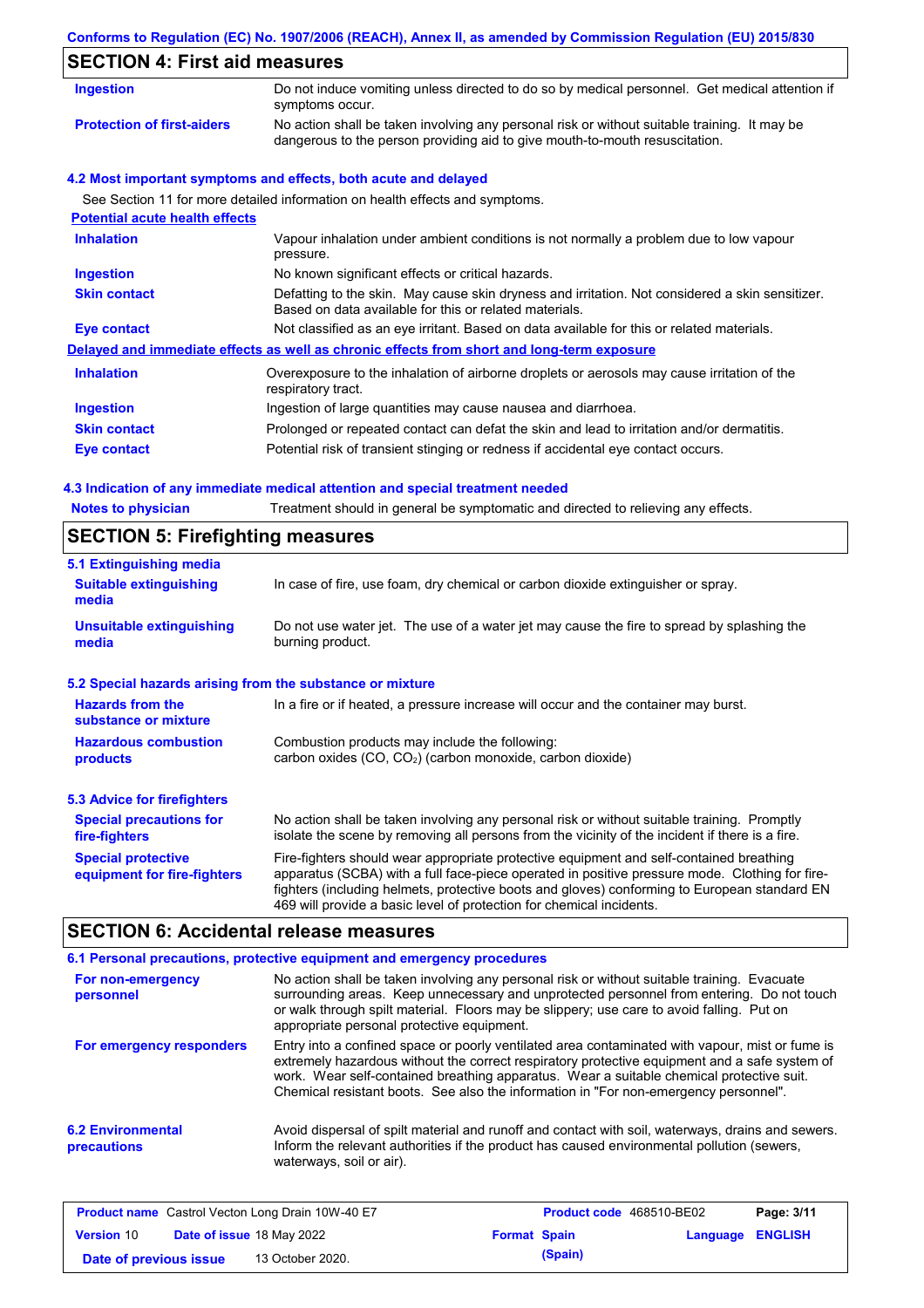# **SECTION 6: Accidental release measures**

|                                           | 6.3 Methods and material for containment and cleaning up                                                                                                                                                                                                                                                                                                                                       |
|-------------------------------------------|------------------------------------------------------------------------------------------------------------------------------------------------------------------------------------------------------------------------------------------------------------------------------------------------------------------------------------------------------------------------------------------------|
| <b>Small spill</b>                        | Stop leak if without risk. Move containers from spill area. Absorb with an inert material and<br>place in an appropriate waste disposal container. Dispose of via a licensed waste disposal<br>contractor.                                                                                                                                                                                     |
| Large spill                               | Stop leak if without risk. Move containers from spill area. Prevent entry into sewers, water<br>courses, basements or confined areas. Contain and collect spillage with non-combustible,<br>absorbent material e.g. sand, earth, vermiculite or diatomaceous earth and place in container<br>for disposal according to local regulations. Dispose of via a licensed waste disposal contractor. |
| 6.4 Reference to other<br><b>sections</b> | See Section 1 for emergency contact information.<br>See Section 5 for firefighting measures.<br>See Section 8 for information on appropriate personal protective equipment.<br>See Section 12 for environmental precautions.<br>See Section 13 for additional waste treatment information.                                                                                                     |

# **SECTION 7: Handling and storage**

**Version** 10

| 7.1 Precautions for safe handling                                                    |                                                                                                                                                                                                                                                                                                                                                                                                                                                                                          |
|--------------------------------------------------------------------------------------|------------------------------------------------------------------------------------------------------------------------------------------------------------------------------------------------------------------------------------------------------------------------------------------------------------------------------------------------------------------------------------------------------------------------------------------------------------------------------------------|
| <b>Protective measures</b>                                                           | Put on appropriate personal protective equipment.                                                                                                                                                                                                                                                                                                                                                                                                                                        |
| <b>Advice on general</b><br>occupational hygiene                                     | Eating, drinking and smoking should be prohibited in areas where this material is handled,<br>stored and processed. Wash thoroughly after handling. Remove contaminated clothing and<br>protective equipment before entering eating areas. See also Section 8 for additional<br>information on hygiene measures.                                                                                                                                                                         |
| <b>7.2 Conditions for safe</b><br>storage, including any<br><i>incompatibilities</i> | Store in accordance with local regulations. Store in a dry, cool and well-ventilated area, away<br>from incompatible materials (see Section 10). Keep away from heat and direct sunlight. Keep<br>container tightly closed and sealed until ready for use. Containers that have been opened must<br>be carefully resealed and kept upright to prevent leakage. Store and use only in equipment/<br>containers designed for use with this product. Do not store in unlabelled containers. |
| <b>Not suitable</b>                                                                  | Prolonged exposure to elevated temperature                                                                                                                                                                                                                                                                                                                                                                                                                                               |
| 7.3 Specific end use(s)                                                              |                                                                                                                                                                                                                                                                                                                                                                                                                                                                                          |
| <b>Recommendations</b>                                                               | See section 1.2 and Exposure scenarios in annex, if applicable.                                                                                                                                                                                                                                                                                                                                                                                                                          |

# **SECTION 8: Exposure controls/personal protection**

**Date of previous issue (Spain)** 13 October 2020.

| <b>Occupational exposure limits</b><br><b>Product/ingredient name</b> |  | <b>Exposure limit values</b>                                                                                                                                                                                                                                                                                                                                                                                                                                                                                                                                                                                                                                                                                                                                                                                                                               |  |  |  |  |
|-----------------------------------------------------------------------|--|------------------------------------------------------------------------------------------------------------------------------------------------------------------------------------------------------------------------------------------------------------------------------------------------------------------------------------------------------------------------------------------------------------------------------------------------------------------------------------------------------------------------------------------------------------------------------------------------------------------------------------------------------------------------------------------------------------------------------------------------------------------------------------------------------------------------------------------------------------|--|--|--|--|
| Distillates (petroleum), hydrotreated heavy paraffinic                |  | National institute of occupational safety and health (Spain).<br>TWA: 5 mg/m <sup>3</sup> 8 hours. Issued/Revised: 1/2008 Form: Mist<br>STEL: 10 mg/m <sup>3</sup> 15 minutes. Issued/Revised: 1/2008 Form: Mist                                                                                                                                                                                                                                                                                                                                                                                                                                                                                                                                                                                                                                           |  |  |  |  |
| Base oil - unspecified                                                |  | National institute of occupational safety and health (Spain).<br>STEL: 10 mg/m <sup>3</sup> 15 minutes. Issued/Revised: 1/2008 Form: Mist<br>TWA: 5 mg/m <sup>3</sup> 8 hours. Issued/Revised: 1/2008 Form: Mist                                                                                                                                                                                                                                                                                                                                                                                                                                                                                                                                                                                                                                           |  |  |  |  |
|                                                                       |  | Distillates (petroleum), hydrotreated heavy paraffinic National institute of occupational safety and health (Spain).<br>TWA: 5 mg/m <sup>3</sup> 8 hours. Issued/Revised: 1/2008 Form: Mist<br>STEL: 10 mg/m <sup>3</sup> 15 minutes. Issued/Revised: 1/2008 Form: Mist                                                                                                                                                                                                                                                                                                                                                                                                                                                                                                                                                                                    |  |  |  |  |
| guidance only.                                                        |  | Whilst specific OELs for certain components may be shown in this section, other components may be present in any mist,<br>vapour or dust produced. Therefore, the specific OELs may not be applicable to the product as a whole and are provided for                                                                                                                                                                                                                                                                                                                                                                                                                                                                                                                                                                                                       |  |  |  |  |
| <b>Recommended monitoring</b><br>procedures                           |  | If this product contains ingredients with exposure limits, personal, workplace atmosphere or<br>biological monitoring may be required to determine the effectiveness of the ventilation or other<br>control measures and/or the necessity to use respiratory protective equipment. Reference<br>should be made to monitoring standards, such as the following: European Standard EN 689<br>(Workplace atmospheres - Guidance for the assessment of exposure by inhalation to chemical<br>agents for comparison with limit values and measurement strategy) European Standard EN<br>14042 (Workplace atmospheres - Guide for the application and use of procedures for the<br>assessment of exposure to chemical and biological agents) European Standard EN 482<br>(Workplace atmospheres - General requirements for the performance of procedures for the |  |  |  |  |
|                                                                       |  | measurement of chemical agents) Reference to national guidance documents for methods for<br>the determination of hazardous substances will also be required.                                                                                                                                                                                                                                                                                                                                                                                                                                                                                                                                                                                                                                                                                               |  |  |  |  |
| <b>Derived No Effect Level</b>                                        |  |                                                                                                                                                                                                                                                                                                                                                                                                                                                                                                                                                                                                                                                                                                                                                                                                                                                            |  |  |  |  |

**Date of issue** 18 May 2022 **Format Spain Language ENGLISH**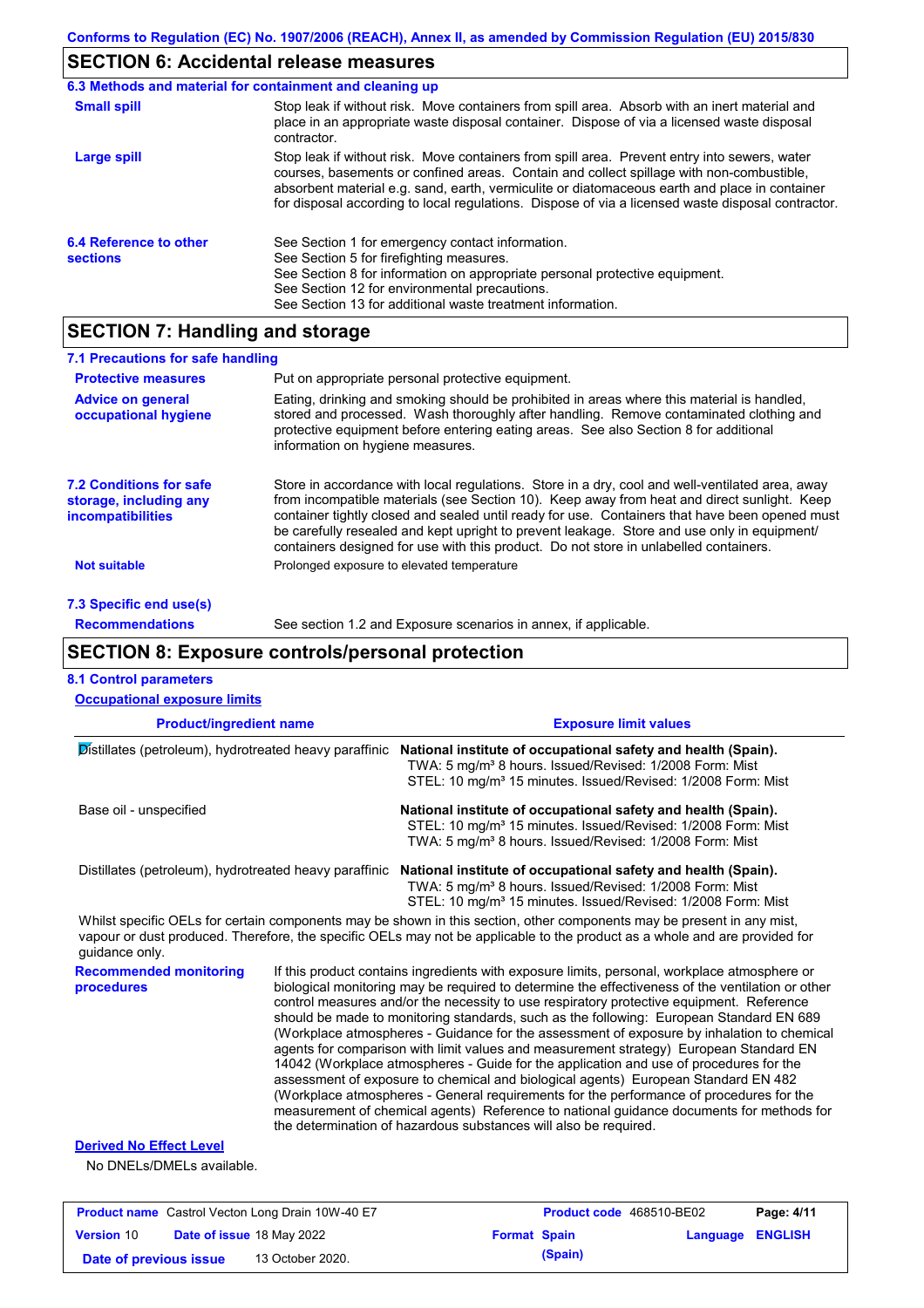# **SECTION 8: Exposure controls/personal protection**

**Predicted No Effect Concentration**

No PNECs available

| <b>8.2 Exposure controls</b>                     |                                                                                                                                                                                                                                                                                                                                                                                                                                                                                                                                                                                                                                                                                                                                                                                                                                                                                                                                                                                                         |                          |                  |            |  |
|--------------------------------------------------|---------------------------------------------------------------------------------------------------------------------------------------------------------------------------------------------------------------------------------------------------------------------------------------------------------------------------------------------------------------------------------------------------------------------------------------------------------------------------------------------------------------------------------------------------------------------------------------------------------------------------------------------------------------------------------------------------------------------------------------------------------------------------------------------------------------------------------------------------------------------------------------------------------------------------------------------------------------------------------------------------------|--------------------------|------------------|------------|--|
| <b>Appropriate engineering</b><br>controls       | Provide exhaust ventilation or other engineering controls to keep the relevant airborne<br>concentrations below their respective occupational exposure limits.<br>All activities involving chemicals should be assessed for their risks to health, to ensure<br>exposures are adequately controlled. Personal protective equipment should only be considered<br>after other forms of control measures (e.g. engineering controls) have been suitably evaluated.<br>Personal protective equipment should conform to appropriate standards, be suitable for use, be<br>kept in good condition and properly maintained.<br>Your supplier of personal protective equipment should be consulted for advice on selection and<br>appropriate standards. For further information contact your national organisation for standards.<br>The final choice of protective equipment will depend upon a risk assessment. It is important to<br>ensure that all items of personal protective equipment are compatible. |                          |                  |            |  |
| <b>Individual protection measures</b>            |                                                                                                                                                                                                                                                                                                                                                                                                                                                                                                                                                                                                                                                                                                                                                                                                                                                                                                                                                                                                         |                          |                  |            |  |
| <b>Hygiene measures</b>                          | Wash hands, forearms and face thoroughly after handling chemical products, before eating,<br>smoking and using the lavatory and at the end of the working period. Ensure that eyewash<br>stations and safety showers are close to the workstation location.                                                                                                                                                                                                                                                                                                                                                                                                                                                                                                                                                                                                                                                                                                                                             |                          |                  |            |  |
| <b>Respiratory protection</b>                    | In case of insufficient ventilation, wear suitable respiratory equipment.<br>The correct choice of respiratory protection depends upon the chemicals being handled, the<br>conditions of work and use, and the condition of the respiratory equipment. Safety procedures<br>should be developed for each intended application. Respiratory protection equipment should<br>therefore be chosen in consultation with the supplier/manufacturer and with a full assessment<br>of the working conditions.                                                                                                                                                                                                                                                                                                                                                                                                                                                                                                   |                          |                  |            |  |
| <b>Eye/face protection</b>                       | Safety glasses with side shields.                                                                                                                                                                                                                                                                                                                                                                                                                                                                                                                                                                                                                                                                                                                                                                                                                                                                                                                                                                       |                          |                  |            |  |
| <b>Skin protection</b>                           |                                                                                                                                                                                                                                                                                                                                                                                                                                                                                                                                                                                                                                                                                                                                                                                                                                                                                                                                                                                                         |                          |                  |            |  |
| <b>Hand protection</b>                           | <b>General Information:</b>                                                                                                                                                                                                                                                                                                                                                                                                                                                                                                                                                                                                                                                                                                                                                                                                                                                                                                                                                                             |                          |                  |            |  |
|                                                  | Because specific work environments and material handling practices vary, safety procedures<br>should be developed for each intended application. The correct choice of protective gloves<br>depends upon the chemicals being handled, and the conditions of work and use. Most gloves<br>provide protection for only a limited time before they must be discarded and replaced (even the<br>best chemically resistant gloves will break down after repeated chemical exposures).                                                                                                                                                                                                                                                                                                                                                                                                                                                                                                                        |                          |                  |            |  |
|                                                  | Gloves should be chosen in consultation with the supplier / manufacturer and taking account of<br>a full assessment of the working conditions.                                                                                                                                                                                                                                                                                                                                                                                                                                                                                                                                                                                                                                                                                                                                                                                                                                                          |                          |                  |            |  |
|                                                  | Recommended: Nitrile gloves.<br><b>Breakthrough time:</b>                                                                                                                                                                                                                                                                                                                                                                                                                                                                                                                                                                                                                                                                                                                                                                                                                                                                                                                                               |                          |                  |            |  |
|                                                  | Breakthrough time data are generated by glove manufacturers under laboratory test conditions<br>and represent how long a glove can be expected to provide effective permeation resistance. It<br>is important when following breakthrough time recommendations that actual workplace<br>conditions are taken into account. Always consult with your glove supplier for up-to-date<br>technical information on breakthrough times for the recommended glove type.<br>Our recommendations on the selection of gloves are as follows:                                                                                                                                                                                                                                                                                                                                                                                                                                                                      |                          |                  |            |  |
|                                                  | Continuous contact:                                                                                                                                                                                                                                                                                                                                                                                                                                                                                                                                                                                                                                                                                                                                                                                                                                                                                                                                                                                     |                          |                  |            |  |
|                                                  | Gloves with a minimum breakthrough time of 240 minutes, or >480 minutes if suitable gloves<br>can be obtained.<br>If suitable gloves are not available to offer that level of protection, gloves with shorter<br>breakthrough times may be acceptable as long as appropriate glove maintenance and<br>replacement regimes are determined and adhered to.                                                                                                                                                                                                                                                                                                                                                                                                                                                                                                                                                                                                                                                |                          |                  |            |  |
|                                                  | Short-term / splash protection:                                                                                                                                                                                                                                                                                                                                                                                                                                                                                                                                                                                                                                                                                                                                                                                                                                                                                                                                                                         |                          |                  |            |  |
|                                                  | Recommended breakthrough times as above.<br>It is recognised that for short-term, transient exposures, gloves with shorter breakthrough times<br>may commonly be used. Therefore, appropriate maintenance and replacement regimes must<br>be determined and rigorously followed.                                                                                                                                                                                                                                                                                                                                                                                                                                                                                                                                                                                                                                                                                                                        |                          |                  |            |  |
|                                                  | <b>Glove Thickness:</b>                                                                                                                                                                                                                                                                                                                                                                                                                                                                                                                                                                                                                                                                                                                                                                                                                                                                                                                                                                                 |                          |                  |            |  |
|                                                  | For general applications, we recommend gloves with a thickness typically greater than 0.35 mm.                                                                                                                                                                                                                                                                                                                                                                                                                                                                                                                                                                                                                                                                                                                                                                                                                                                                                                          |                          |                  |            |  |
|                                                  | It should be emphasised that glove thickness is not necessarily a good predictor of glove                                                                                                                                                                                                                                                                                                                                                                                                                                                                                                                                                                                                                                                                                                                                                                                                                                                                                                               |                          |                  |            |  |
| Product name Castrol Vecton Long Drain 10W-40 E7 |                                                                                                                                                                                                                                                                                                                                                                                                                                                                                                                                                                                                                                                                                                                                                                                                                                                                                                                                                                                                         | Product code 468510-BE02 |                  | Page: 5/11 |  |
| <b>Version 10</b><br>Date of issue 18 May 2022   |                                                                                                                                                                                                                                                                                                                                                                                                                                                                                                                                                                                                                                                                                                                                                                                                                                                                                                                                                                                                         | <b>Format Spain</b>      | Language ENGLISH |            |  |

**Date of previous issue 13 October 2020. (Spain) (Spain)**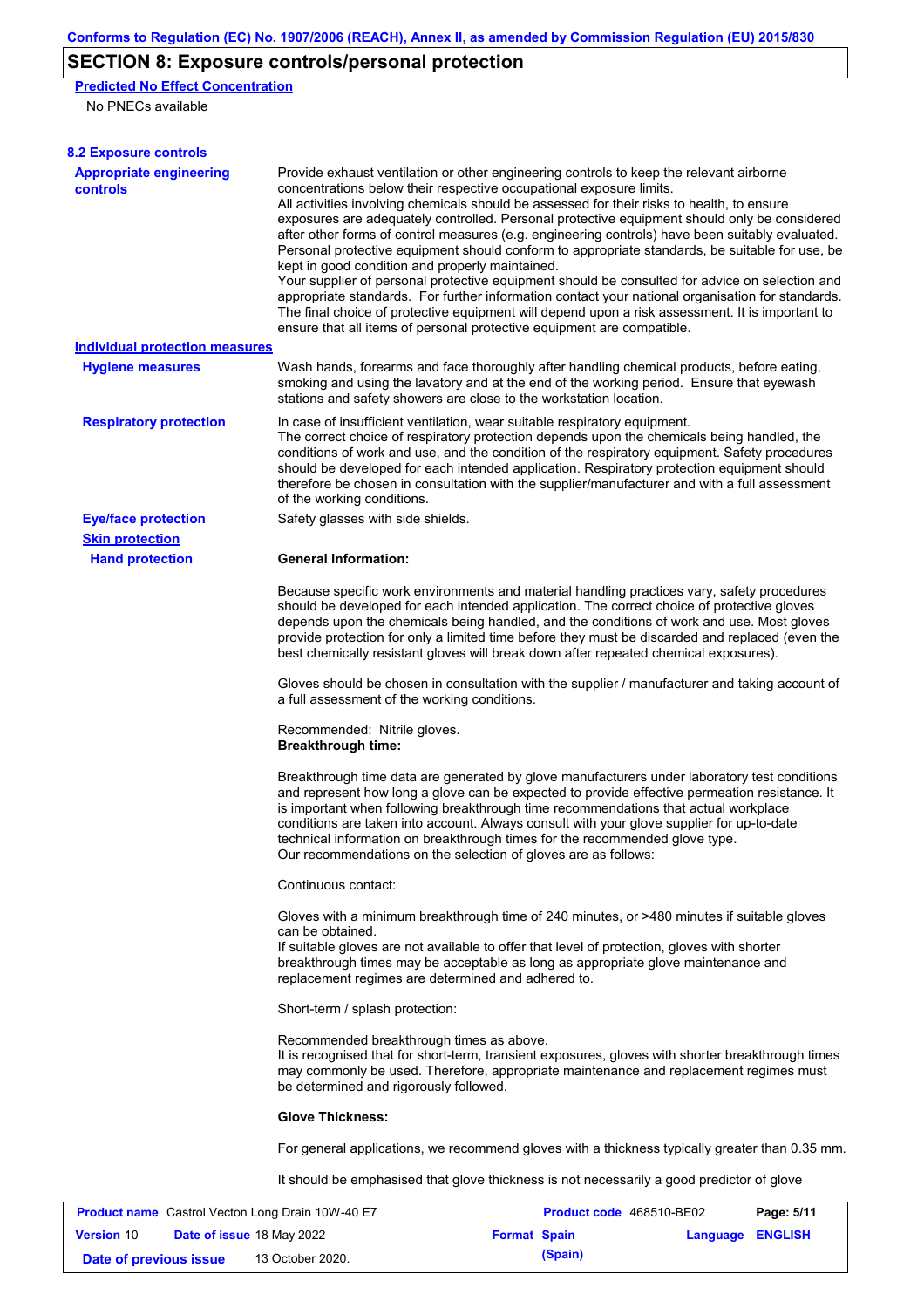# **SECTION 8: Exposure controls/personal protection**

|                                           | resistance to a specific chemical, as the permeation efficiency of the glove will be dependent<br>on the exact composition of the glove material. Therefore, glove selection should also be based<br>on consideration of the task requirements and knowledge of breakthrough times.<br>Glove thickness may also vary depending on the glove manufacturer, the glove type and the<br>glove model. Therefore, the manufacturers' technical data should always be taken into account<br>to ensure selection of the most appropriate glove for the task.                                                                                                                                  |
|-------------------------------------------|---------------------------------------------------------------------------------------------------------------------------------------------------------------------------------------------------------------------------------------------------------------------------------------------------------------------------------------------------------------------------------------------------------------------------------------------------------------------------------------------------------------------------------------------------------------------------------------------------------------------------------------------------------------------------------------|
|                                           | Note: Depending on the activity being conducted, gloves of varying thickness may be required<br>for specific tasks. For example:                                                                                                                                                                                                                                                                                                                                                                                                                                                                                                                                                      |
|                                           | • Thinner gloves (down to 0.1 mm or less) may be required where a high degree of manual<br>dexterity is needed. However, these gloves are only likely to give short duration protection and<br>would normally be just for single use applications, then disposed of.                                                                                                                                                                                                                                                                                                                                                                                                                  |
|                                           | • Thicker gloves (up to 3 mm or more) may be required where there is a mechanical (as well<br>as a chemical) risk i.e. where there is abrasion or puncture potential.                                                                                                                                                                                                                                                                                                                                                                                                                                                                                                                 |
| <b>Skin and body</b>                      | Use of protective clothing is good industrial practice.<br>Personal protective equipment for the body should be selected based on the task being<br>performed and the risks involved and should be approved by a specialist before handling this<br>product.<br>Cotton or polyester/cotton overalls will only provide protection against light superficial<br>contamination that will not soak through to the skin. Overalls should be laundered on a regular<br>basis. When the risk of skin exposure is high (e.g. when cleaning up spillages or if there is a<br>risk of splashing) then chemical resistant aprons and/or impervious chemical suits and boots<br>will be required. |
| <b>Refer to standards:</b>                | Respiratory protection: EN 529<br>Gloves: EN 420, EN 374<br>Eye protection: EN 166<br>Filtering half-mask: EN 149<br>Filtering half-mask with valve: EN 405<br>Half-mask: EN 140 plus filter<br>Full-face mask: EN 136 plus filter<br>Particulate filters: EN 143<br>Gas/combined filters: EN 14387                                                                                                                                                                                                                                                                                                                                                                                   |
| <b>Environmental exposure</b><br>controls | Emissions from ventilation or work process equipment should be checked to ensure they<br>comply with the requirements of environmental protection legislation. In some cases, fume<br>scrubbers, filters or engineering modifications to the process equipment will be necessary to<br>reduce emissions to acceptable levels.                                                                                                                                                                                                                                                                                                                                                         |

## **SECTION 9: Physical and chemical properties**

The conditions of measurement of all properties are at standard temperature and pressure unless otherwise indicated.

### **9.1 Information on basic physical and chemical properties**

| <b>Appearance</b>                               |                                     |
|-------------------------------------------------|-------------------------------------|
| <b>Physical state</b>                           | Liquid.                             |
| <b>Colour</b>                                   | Amber. [Light]                      |
| <b>Odour</b>                                    | Not available.                      |
| <b>Odour threshold</b>                          | Not available.                      |
| рH                                              | Mot applicable.                     |
| <b>Melting point/freezing point</b>             | Not available.                      |
| <b>Initial boiling point and boiling</b>        | Not available.                      |
| range                                           |                                     |
| <b>Pour point</b>                               | -42 °C                              |
| <b>Flash point</b>                              | Closed cup: $210^{\circ}$ C (410°F) |
| <b>Evaporation rate</b>                         | Not available.                      |
| Flammability (solid, gas)                       | Not available.                      |
| Upper/lower flammability or<br>explosive limits | Not available.                      |
| <b>Vapour pressure</b>                          | Not available.                      |

| <b>Product name</b> Castrol Vecton Long Drain 10W-40 E7 |                                  |                  | <b>Product code</b> 468510-BE02 | Page: 6/11 |                         |  |
|---------------------------------------------------------|----------------------------------|------------------|---------------------------------|------------|-------------------------|--|
| <b>Version 10</b>                                       | <b>Date of issue 18 May 2022</b> |                  | <b>Format Spain</b>             |            | <b>Language ENGLISH</b> |  |
| Date of previous issue                                  |                                  | 13 October 2020. |                                 | (Spain)    |                         |  |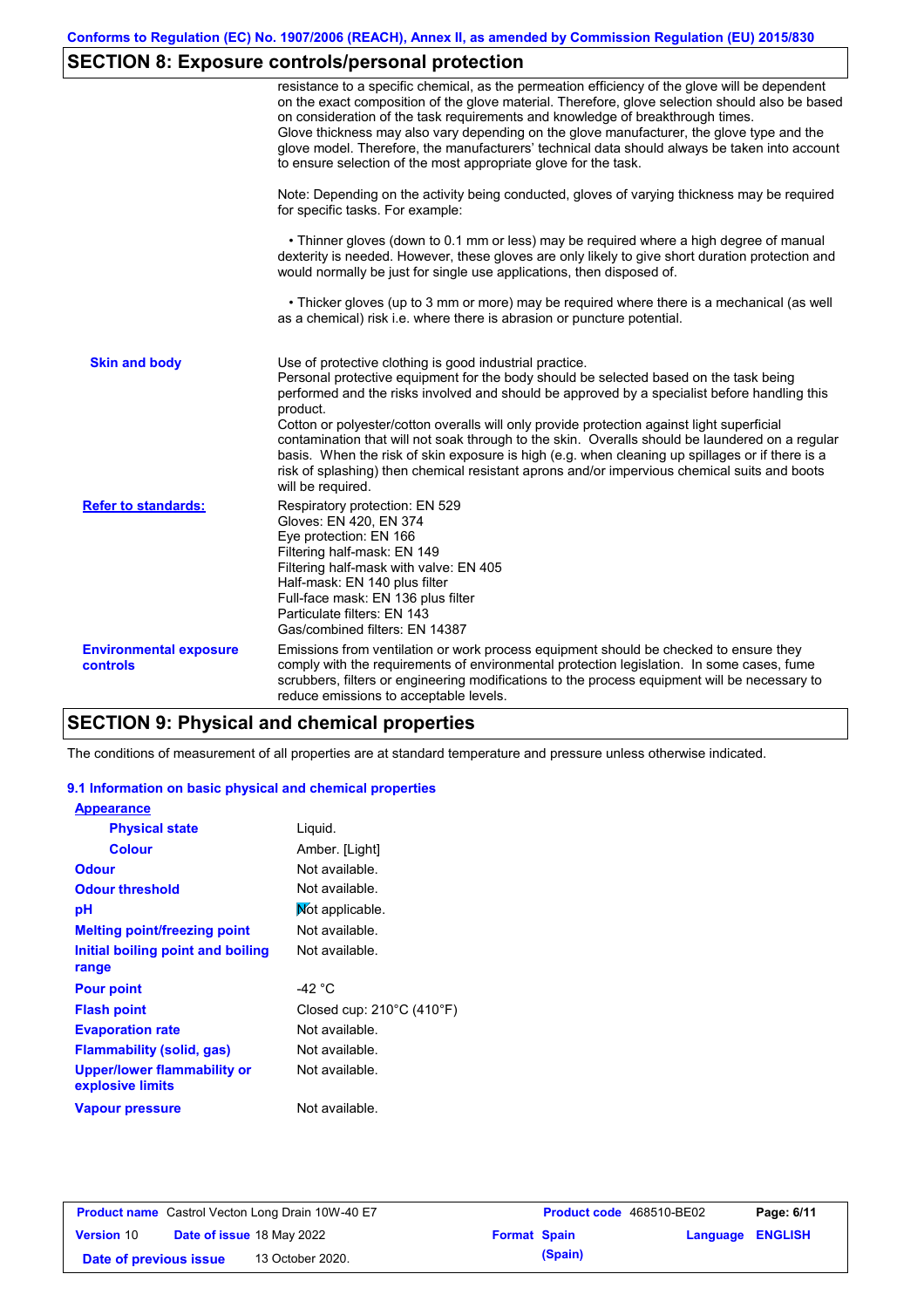# **SECTION 9: Physical and chemical properties**

|                                                   |                                                                                                                                           | Vapour Pressure at 20°C |         |                    | Vapour pressure at 50°C |     |               |
|---------------------------------------------------|-------------------------------------------------------------------------------------------------------------------------------------------|-------------------------|---------|--------------------|-------------------------|-----|---------------|
|                                                   | <b>Ingredient name</b>                                                                                                                    | mm Hq kPa               |         | <b>Method</b>      | mm<br>Hg                | kPa | <b>Method</b> |
|                                                   | Distillates (petroleum),<br>hydrotreated heavy<br>paraffinic                                                                              | < 0.08                  | < 0.011 | <b>ASTM D 5191</b> |                         |     |               |
|                                                   | Distillates (petroleum),<br>hydrotreated heavy<br>paraffinic                                                                              | < 0.08                  | < 0.011 | <b>ASTM D 5191</b> |                         |     |               |
| <b>Vapour density</b>                             | Not available.                                                                                                                            |                         |         |                    |                         |     |               |
| <b>Relative density</b>                           | Not available.                                                                                                                            |                         |         |                    |                         |     |               |
| <b>Density</b>                                    | <1000 kg/m <sup>3</sup> (<1 g/cm <sup>3</sup> ) at 15°C                                                                                   |                         |         |                    |                         |     |               |
| <b>Solubility(ies)</b>                            | insoluble in water.                                                                                                                       |                         |         |                    |                         |     |               |
| <b>Partition coefficient: n-octanol/</b><br>water | Mot applicable.                                                                                                                           |                         |         |                    |                         |     |               |
| <b>Auto-ignition temperature</b>                  | Not available.                                                                                                                            |                         |         |                    |                         |     |               |
| <b>Decomposition temperature</b>                  | Not available.                                                                                                                            |                         |         |                    |                         |     |               |
| <b>Viscosity</b>                                  | Kinematic: 86.3 mm <sup>2</sup> /s (86.3 cSt) at $40^{\circ}$ C<br>Kinematic: 12.5 to 16.3 mm <sup>2</sup> /s (12.5 to 16.3 cSt) at 100°C |                         |         |                    |                         |     |               |
| <b>Explosive properties</b>                       | Not available.                                                                                                                            |                         |         |                    |                         |     |               |
| <b>Oxidising properties</b>                       | Not available.                                                                                                                            |                         |         |                    |                         |     |               |
| <b>Particle characteristics</b>                   |                                                                                                                                           |                         |         |                    |                         |     |               |
| <b>Median particle size</b>                       | Not applicable.                                                                                                                           |                         |         |                    |                         |     |               |
| 9.2 Other information                             |                                                                                                                                           |                         |         |                    |                         |     |               |
| No additional information.                        |                                                                                                                                           |                         |         |                    |                         |     |               |

# **SECTION 10: Stability and reactivity**

| <b>10.1 Reactivity</b>                            | No specific test data available for this product. Refer to Conditions to avoid and Incompatible<br>materials for additional information.                                |
|---------------------------------------------------|-------------------------------------------------------------------------------------------------------------------------------------------------------------------------|
| <b>10.2 Chemical stability</b>                    | The product is stable.                                                                                                                                                  |
| <b>10.3 Possibility of</b><br>hazardous reactions | Under normal conditions of storage and use, hazardous reactions will not occur.<br>Under normal conditions of storage and use, hazardous polymerisation will not occur. |
| <b>10.4 Conditions to avoid</b>                   | Avoid all possible sources of ignition (spark or flame).                                                                                                                |
| 10.5 Incompatible materials                       | Reactive or incompatible with the following materials: oxidising materials.                                                                                             |
| <b>10.6 Hazardous</b><br>decomposition products   | Under normal conditions of storage and use, hazardous decomposition products should not be<br>produced.                                                                 |

# **SECTION 11: Toxicological information**

### **11.1 Information on toxicological effects**

| <b>Acute toxicity estimates</b>                                                                                                                 |                  |                          |                                       |                                          |                                                      |                |
|-------------------------------------------------------------------------------------------------------------------------------------------------|------------------|--------------------------|---------------------------------------|------------------------------------------|------------------------------------------------------|----------------|
| <b>Product/ingredient name</b>                                                                                                                  | Oral (mg/<br>kg) | <b>Dermal</b><br>(mg/kg) | <b>Inhalation</b><br>(gases)<br>(ppm) | <b>Inhalation</b><br>(vapours)<br>(mg/l) | <b>Inhalation</b><br>(dusts)<br>and mists)<br>(mg/l) |                |
| Phosphorodithioic acid, mixed O,O-bis(sec-Bu and<br>isooctyl) esters, zinc salts                                                                | 2500             | N/A                      | N/A                                   | N/A                                      | N/A                                                  |                |
| Long chain alkyl phenol                                                                                                                         | 2500             | N/A                      | N/A                                   | N/A                                      | N/A                                                  |                |
| Routes of entry anticipated: Dermal, Inhalation.<br><b>Information on likely</b><br>routes of exposure<br><b>Potential acute health effects</b> |                  |                          |                                       |                                          |                                                      |                |
| <b>Inhalation</b><br>Vapour inhalation under ambient conditions is not normally a problem due to low vapour<br>pressure.                        |                  |                          |                                       |                                          |                                                      |                |
| No known significant effects or critical hazards.<br><b>Ingestion</b>                                                                           |                  |                          |                                       |                                          |                                                      |                |
| <b>Product name</b> Castrol Vecton Long Drain 10W-40 E7                                                                                         |                  |                          | Product code 468510-BE02              |                                          |                                                      | Page: 7/11     |
| <b>Version 10</b><br><b>Date of issue 18 May 2022</b>                                                                                           |                  | <b>Format Spain</b>      |                                       |                                          | Language                                             | <b>ENGLISH</b> |
| 13 October 2020.<br>Date of previous issue                                                                                                      |                  |                          | (Spain)                               |                                          |                                                      |                |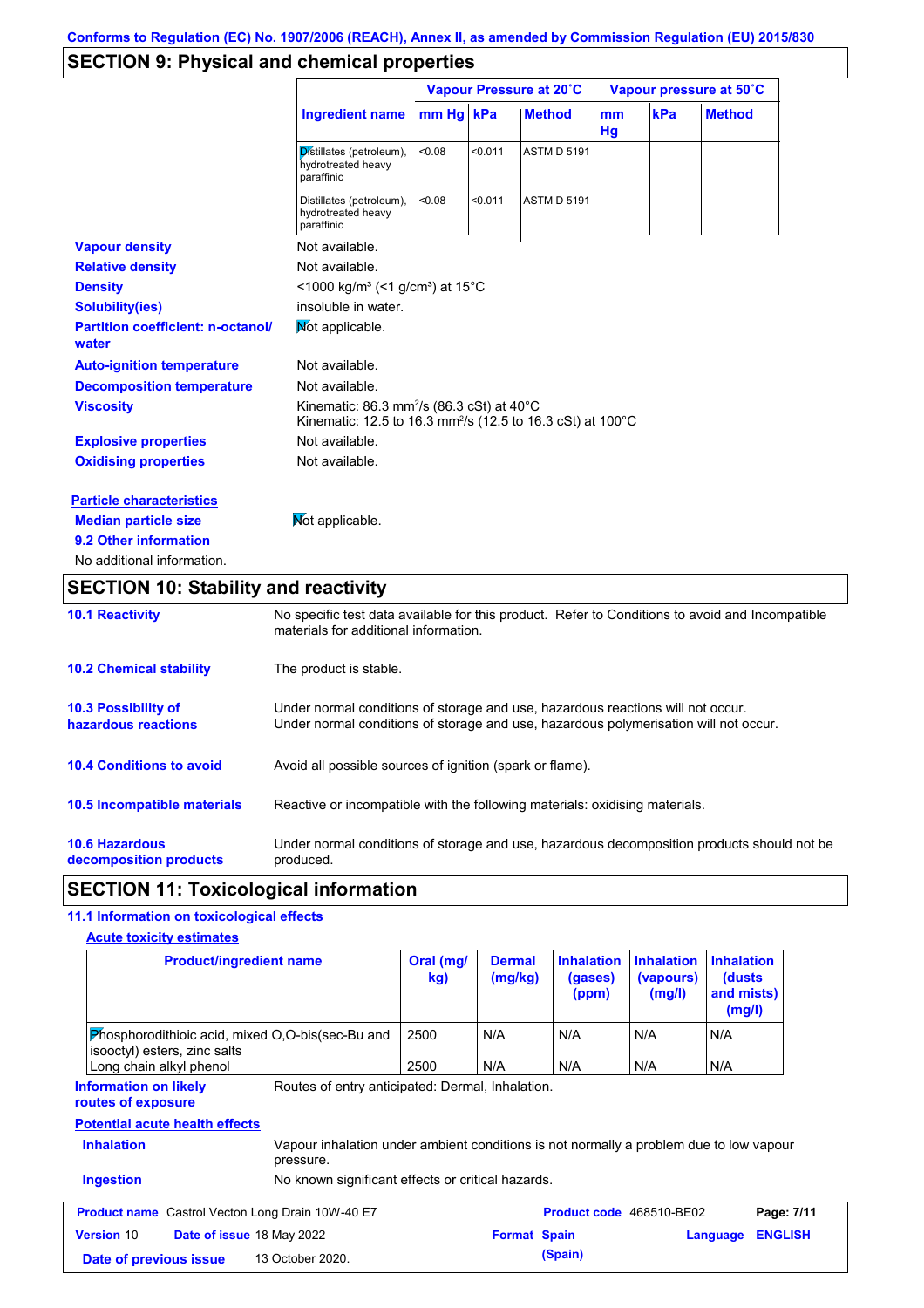# **SECTION 11: Toxicological information**

| <b>Skin contact</b>                     | Defatting to the skin. May cause skin dryness and irritation. Not considered a skin sensitizer.<br>Based on data available for this or related materials.                                                                                                                                                                                                                                                       |
|-----------------------------------------|-----------------------------------------------------------------------------------------------------------------------------------------------------------------------------------------------------------------------------------------------------------------------------------------------------------------------------------------------------------------------------------------------------------------|
| <b>Eye contact</b>                      | Not classified as an eye irritant. Based on data available for this or related materials.                                                                                                                                                                                                                                                                                                                       |
|                                         | Symptoms related to the physical, chemical and toxicological characteristics                                                                                                                                                                                                                                                                                                                                    |
| <b>Inhalation</b>                       | No specific data.                                                                                                                                                                                                                                                                                                                                                                                               |
| <b>Ingestion</b>                        | No specific data.                                                                                                                                                                                                                                                                                                                                                                                               |
| <b>Skin contact</b>                     | Adverse symptoms may include the following:<br>irritation<br>dryness<br>cracking                                                                                                                                                                                                                                                                                                                                |
| <b>Eye contact</b>                      | No specific data.                                                                                                                                                                                                                                                                                                                                                                                               |
|                                         | Delayed and immediate effects as well as chronic effects from short and long-term exposure                                                                                                                                                                                                                                                                                                                      |
| <b>Inhalation</b>                       | Overexposure to the inhalation of airborne droplets or aerosols may cause irritation of the<br>respiratory tract.                                                                                                                                                                                                                                                                                               |
| <b>Ingestion</b>                        | Ingestion of large quantities may cause nausea and diarrhoea.                                                                                                                                                                                                                                                                                                                                                   |
| <b>Skin contact</b>                     | Prolonged or repeated contact can defat the skin and lead to irritation and/or dermatitis.                                                                                                                                                                                                                                                                                                                      |
| <b>Eye contact</b>                      | Potential risk of transient stinging or redness if accidental eye contact occurs.                                                                                                                                                                                                                                                                                                                               |
| <b>Potential chronic health effects</b> |                                                                                                                                                                                                                                                                                                                                                                                                                 |
| General                                 | <b>USED ENGINE OILS</b><br>Combustion products resulting from the operation of internal combustion engines contaminate<br>engine oils during use. Used engine oil may contain hazardous components which have the<br>potential to cause skin cancer. Frequent or prolonged contact with all types and makes of used<br>engine oil must therefore be avoided and a high standard of personal hygiene maintained. |
| <b>Carcinogenicity</b>                  | No known significant effects or critical hazards.                                                                                                                                                                                                                                                                                                                                                               |
| <b>Mutagenicity</b>                     | No known significant effects or critical hazards.                                                                                                                                                                                                                                                                                                                                                               |
| <b>Developmental effects</b>            | No known significant effects or critical hazards.                                                                                                                                                                                                                                                                                                                                                               |
| <b>Fertility effects</b>                | No known significant effects or critical hazards.                                                                                                                                                                                                                                                                                                                                                               |

# **SECTION 12: Ecological information**

**12.1 Toxicity**

**Environmental hazards** Not classified as dangerous

#### **12.2 Persistence and degradability**

Partially biodegradable.

#### **12.3 Bioaccumulative potential**

This product is not expected to bioaccumulate through food chains in the environment.

| <b>12.4 Mobility in soil</b>                                  |                                                                      |
|---------------------------------------------------------------|----------------------------------------------------------------------|
| <b>Soil/water partition</b><br>coefficient (K <sub>oc</sub> ) | Not available.                                                       |
| <b>Mobility</b>                                               | Spillages may penetrate the soil causing ground water contamination. |

#### **12.5 Results of PBT and vPvB assessment**

Product does not meet the criteria for PBT or vPvB according to Regulation (EC) No. 1907/2006, Annex XIII.

## **12.6 Other adverse effects**

**Other ecological information**

Spills may form a film on water surfaces causing physical damage to organisms. Oxygen transfer could also be impaired.

### **SECTION 13: Disposal considerations**

| <b>13.1 Waste treatment methods</b> |                                                                                                                                                                      |
|-------------------------------------|----------------------------------------------------------------------------------------------------------------------------------------------------------------------|
| <b>Product</b>                      |                                                                                                                                                                      |
| <b>Methods of disposal</b>          | Where possible, arrange for product to be recycled. Dispose of via an authorised person/<br>licensed waste disposal contractor in accordance with local regulations. |
| <b>Hazardous waste</b>              | Yes.                                                                                                                                                                 |
| European waste catalogue (EWC)      |                                                                                                                                                                      |

| <b>Product name</b> Castrol Vecton Long Drain 10W-40 E7 |  |                                  | <b>Product code</b> 468510-BE02 | Page: 8/11 |                  |  |
|---------------------------------------------------------|--|----------------------------------|---------------------------------|------------|------------------|--|
| <b>Version 10</b>                                       |  | <b>Date of issue 18 May 2022</b> | <b>Format Spain</b>             |            | Language ENGLISH |  |
| Date of previous issue                                  |  | 13 October 2020.                 |                                 | (Spain)    |                  |  |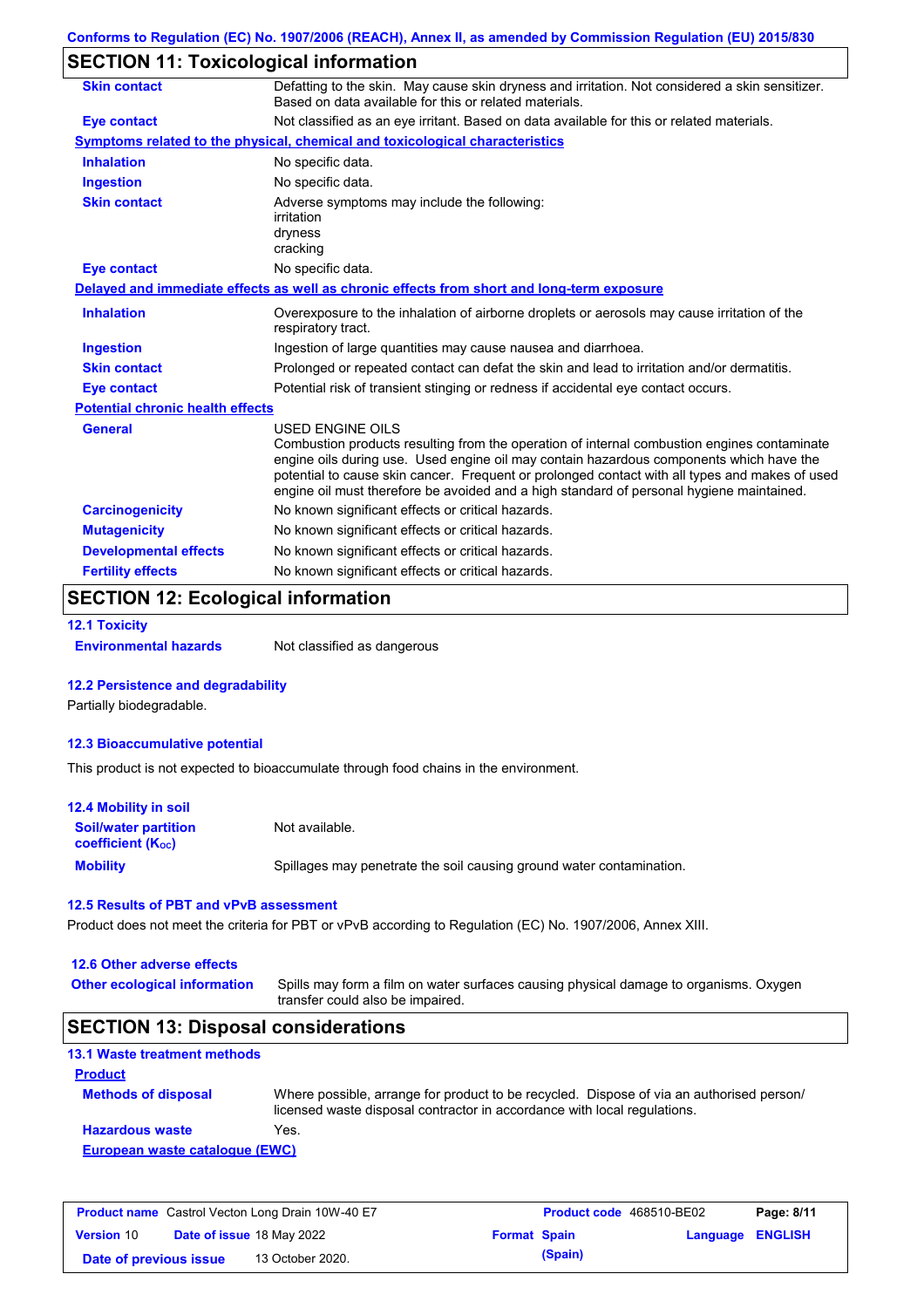### **SECTION 13: Disposal considerations**

| <b>Waste code</b>                                                                                                           | <b>Waste designation</b>                |  |
|-----------------------------------------------------------------------------------------------------------------------------|-----------------------------------------|--|
| $130208*$                                                                                                                   | other engine, gear and lubricating oils |  |
| However, deviation from the intended use and/or the presence of any potential contaminants may require an alternative waste |                                         |  |

However, deviation from the intended use and/or the presence of any potential contaminants may req disposal code to be assigned by the end user.

#### **Packaging**

| <b>Methods of disposal</b> | Where possible, arrange for product to be recycled. Dispose of via an authorised person/<br>licensed waste disposal contractor in accordance with local regulations.                                                                                                                                                                                                                                                                                                                            |
|----------------------------|-------------------------------------------------------------------------------------------------------------------------------------------------------------------------------------------------------------------------------------------------------------------------------------------------------------------------------------------------------------------------------------------------------------------------------------------------------------------------------------------------|
| <b>Special precautions</b> | This material and its container must be disposed of in a safe way. Care should be taken when<br>handling emptied containers that have not been cleaned or rinsed out. Empty containers or<br>liners may retain some product residues. Empty containers represent a fire hazard as they may<br>contain flammable product residues and vapour. Never weld, solder or braze empty containers.<br>Avoid dispersal of spilt material and runoff and contact with soil, waterways, drains and sewers. |
| <b>References</b>          | Commission 2014/955/EU<br>Directive 2008/98/EC                                                                                                                                                                                                                                                                                                                                                                                                                                                  |

## **SECTION 14: Transport information**

|                                           | <b>ADR/RID</b> | <b>ADN</b>     | <b>IMDG</b>    | <b>IATA</b>    |
|-------------------------------------------|----------------|----------------|----------------|----------------|
| 14.1 UN number                            | Not regulated. | Not regulated. | Not regulated. | Not regulated. |
| 14.2 UN proper<br>shipping name           |                |                | -              |                |
| <b>14.3 Transport</b><br>hazard class(es) |                |                | $\blacksquare$ |                |
| 14.4 Packing<br>group                     |                |                | -              |                |
| $14.5$<br><b>Environmental</b><br>hazards | No.            | No.            | No.            | No.            |
| <b>Additional</b><br>information          |                |                |                |                |

**14.6 Special precautions for user** Not available.

**14.7 Transport in bulk according to IMO instruments** Not available.

### **SECTION 15: Regulatory information**

**15.1 Safety, health and environmental regulations/legislation specific for the substance or mixture**

#### **EU Regulation (EC) No. 1907/2006 (REACH)**

**Annex XIV - List of substances subject to authorisation**

#### **Annex XIV**

None of the components are listed.

**Substances of very high concern**

None of the components are listed.

#### **EU Regulation (EC) No. 1907/2006 (REACH)**

**Annex XVII - Restrictions on the manufacture, placing on the market and use of certain dangerous substances, mixtures and articles** Not applicable.

### **Other regulations**

**REACH Status** The company, as identified in Section 1, sells this product in the EU in compliance with the current requirements of REACH.

| <b>Product name</b> Castrol Vecton Long Drain 10W-40 E7 |  | <b>Product code</b> 468510-BE02 |                     | Page: 9/11 |                         |  |
|---------------------------------------------------------|--|---------------------------------|---------------------|------------|-------------------------|--|
| <b>Version 10</b>                                       |  | Date of issue 18 May 2022       | <b>Format Spain</b> |            | <b>Language ENGLISH</b> |  |
| Date of previous issue                                  |  | 13 October 2020.                |                     | (Spain)    |                         |  |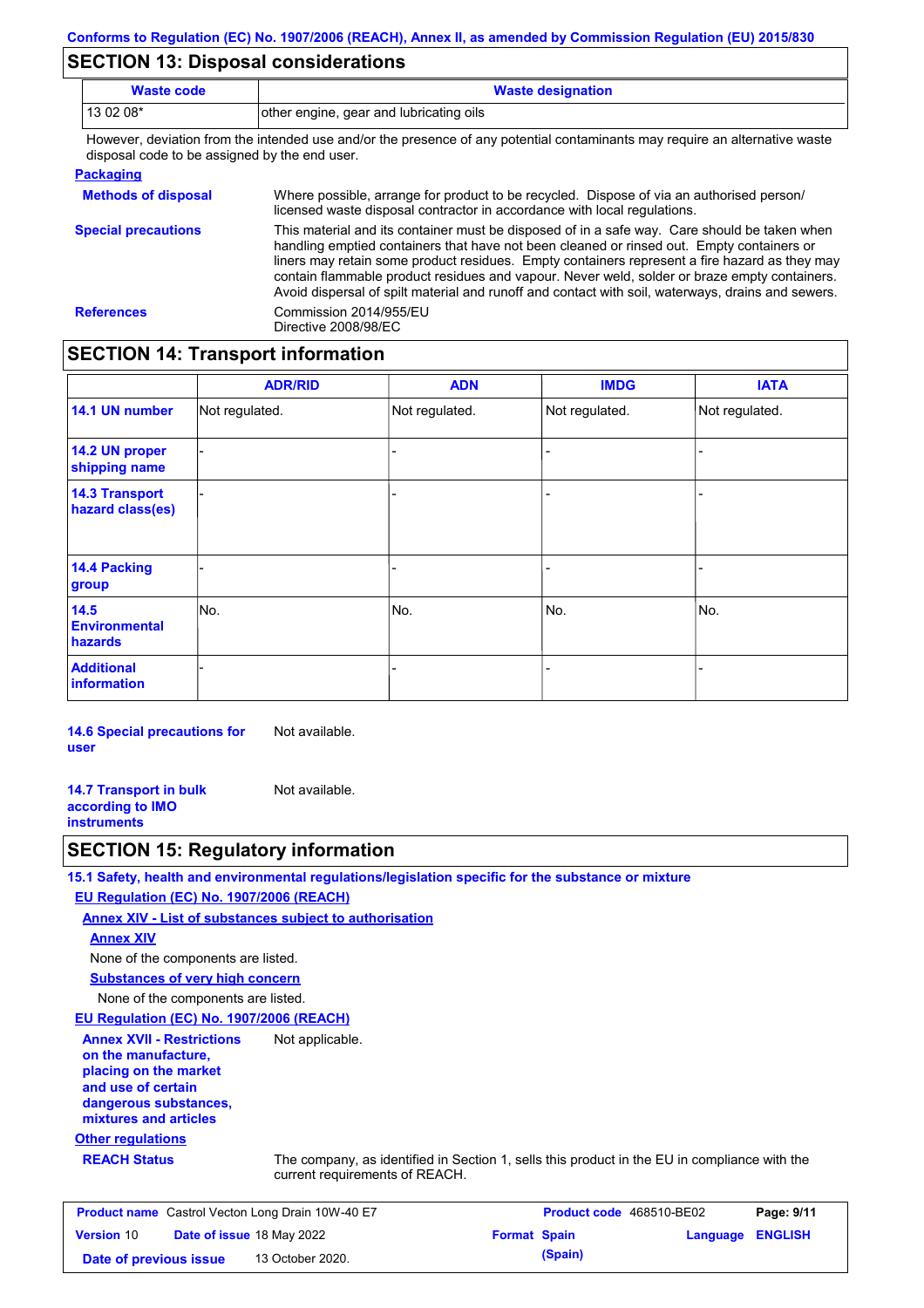# **SECTION 15: Regulatory information**

| <b>United States inventory</b><br>(TSCA 8b)                     | At least one component is not listed.  |
|-----------------------------------------------------------------|----------------------------------------|
| <b>Australia inventory (AIIC)</b>                               | At least one component is not listed.  |
| <b>Canada inventory</b>                                         | At least one component is not listed.  |
| <b>China inventory (IECSC)</b>                                  | At least one component is not listed.  |
| <b>Japan inventory (CSCL)</b>                                   | At least one component is not listed.  |
| <b>Korea inventory (KECI)</b>                                   | All components are listed or exempted. |
| <b>Philippines inventory</b><br>(PICCS)                         | At least one component is not listed.  |
| <b>Taiwan Chemical</b><br><b>Substances Inventory</b><br>(TCSI) | All components are listed or exempted. |
| Ozone depleting substances (1005/2009/EU)                       |                                        |
| Not listed.                                                     |                                        |
| Prior Informed Consent (PIC) (649/2012/EU)<br>Not listed.       |                                        |
| <b>Persistent Organic Pollutants</b><br>Not listed.             |                                        |
| <b>EU - Water framework directive - Priority substances</b>     |                                        |
| None of the components are listed.                              |                                        |
| <b>Seveso Directive</b>                                         |                                        |

This product is not controlled under the Seveso Directive.

| <b>15.2 Chemical safety</b> | A Chemical Safety Assessment has been carried out for one or more of the substances within  |
|-----------------------------|---------------------------------------------------------------------------------------------|
| assessment                  | this mixture. A Chemical Safety Assessment has not been carried out for the mixture itself. |

# **SECTION 16: Other information**

| <b>Abbreviations and acronyms</b> | ADN = European Provisions concerning the International Carriage of Dangerous Goods by<br>Inland Waterway<br>ADR = The European Agreement concerning the International Carriage of Dangerous Goods by<br>Road<br>ATE = Acute Toxicity Estimate<br><b>BCF = Bioconcentration Factor</b><br>CAS = Chemical Abstracts Service<br>CLP = Classification, Labelling and Packaging Regulation [Regulation (EC) No. 1272/2008]<br>CSA = Chemical Safety Assessment<br>CSR = Chemical Safety Report<br><b>DMEL = Derived Minimal Effect Level</b><br>DNEL = Derived No Effect Level<br>EINECS = European Inventory of Existing Commercial chemical Substances<br>ES = Exposure Scenario<br>EUH statement = CLP-specific Hazard statement<br>EWC = European Waste Catalogue<br>GHS = Globally Harmonized System of Classification and Labelling of Chemicals<br>IATA = International Air Transport Association<br>IBC = Intermediate Bulk Container<br><b>IMDG</b> = International Maritime Dangerous Goods<br>LogPow = logarithm of the octanol/water partition coefficient<br>MARPOL = International Convention for the Prevention of Pollution From Ships, 1973 as<br>modified by the Protocol of 1978. ("Marpol" = marine pollution)<br>OECD = Organisation for Economic Co-operation and Development<br>PBT = Persistent, Bioaccumulative and Toxic<br><b>PNEC = Predicted No Effect Concentration</b><br>REACH = Registration, Evaluation, Authorisation and Restriction of Chemicals Regulation<br>[Regulation (EC) No. 1907/2006]<br>RID = The Regulations concerning the International Carriage of Dangerous Goods by Rail<br><b>RRN = REACH Registration Number</b><br>SADT = Self-Accelerating Decomposition Temperature<br>SVHC = Substances of Very High Concern<br>STOT-RE = Specific Target Organ Toxicity - Repeated Exposure |
|-----------------------------------|------------------------------------------------------------------------------------------------------------------------------------------------------------------------------------------------------------------------------------------------------------------------------------------------------------------------------------------------------------------------------------------------------------------------------------------------------------------------------------------------------------------------------------------------------------------------------------------------------------------------------------------------------------------------------------------------------------------------------------------------------------------------------------------------------------------------------------------------------------------------------------------------------------------------------------------------------------------------------------------------------------------------------------------------------------------------------------------------------------------------------------------------------------------------------------------------------------------------------------------------------------------------------------------------------------------------------------------------------------------------------------------------------------------------------------------------------------------------------------------------------------------------------------------------------------------------------------------------------------------------------------------------------------------------------------------------------------------------------------------------------------------------------------------------------------------------------------|
|                                   | STOT-SE = Specific Target Organ Toxicity - Single Exposure<br>TWA = Time weighted average                                                                                                                                                                                                                                                                                                                                                                                                                                                                                                                                                                                                                                                                                                                                                                                                                                                                                                                                                                                                                                                                                                                                                                                                                                                                                                                                                                                                                                                                                                                                                                                                                                                                                                                                          |

| <b>Product name</b> Castrol Vecton Long Drain 10W-40 E7 |  | <b>Product code</b> 468510-BE02  |                     | Page: 10/11 |                         |  |
|---------------------------------------------------------|--|----------------------------------|---------------------|-------------|-------------------------|--|
| <b>Version 10</b>                                       |  | <b>Date of issue 18 May 2022</b> | <b>Format Spain</b> |             | <b>Language ENGLISH</b> |  |
| Date of previous issue                                  |  | 13 October 2020.                 |                     | (Spain)     |                         |  |